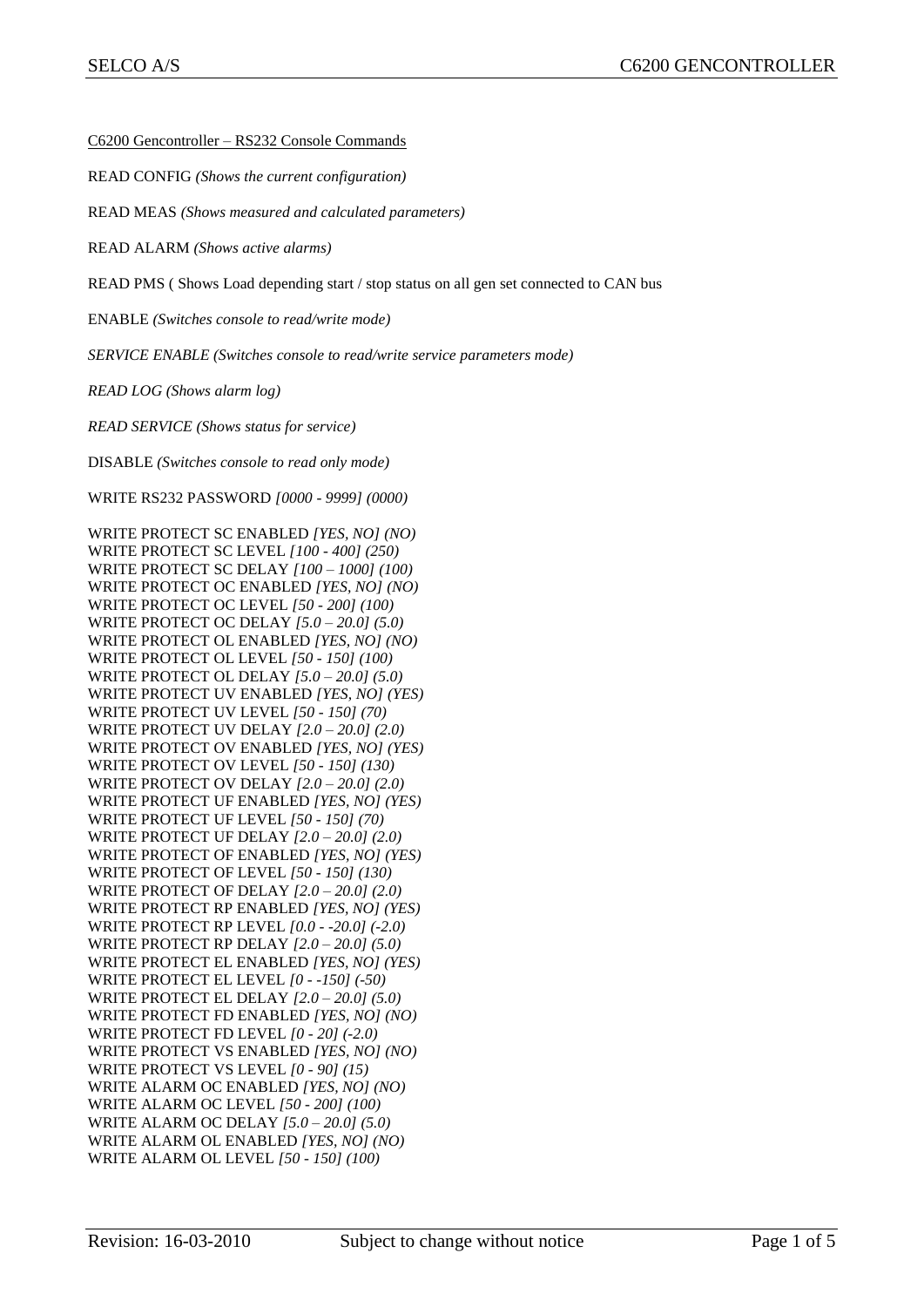WRITE ALARM OL DELAY *[5.0 – 20.0] (5.0)* WRITE ALARM UV ENABLED *[YES, NO] (YES)* WRITE ALARM UV LEVEL *[50 - 150] (70)* WRITE ALARM UV DELAY *[2.0 – 20.0] (2.0)* WRITE ALARM OV ENABLED *[YES, NO] (YES)* WRITE ALARM OV LEVEL *[50 - 150] (130)* WRITE ALARM OV DELAY *[2.0 – 20.0] (2.0)* WRITE ALARM UF ENABLED *[YES, NO] (YES)* WRITE ALARM UF LEVEL *[50 - 150] (70)* WRITE ALARM UF DELAY *[2.0 – 20.0] (2.0)* WRITE ALARM OF ENABLED *[YES, NO] (YES)* WRITE ALARM OF LEVEL *[50 - 150] (130)* WRITE ALARM OF DELAY *[2.0 – 20.0] (2.0)* WRITE ALARM RP ENABLED *[YES, NO] (YES)* WRITE ALARM RP LEVEL *[0.0 - -20.0] (-2.0)* WRITE ALARM RP DELAY *[2.0 – 20.0] (5.0)* WRITE ALARM EL ENABLED *[YES, NO] (YES)* WRITE ALARM EL LEVEL *[0 - -150] (-50)* WRITE ALARM EL DELAY *[2.0 – 20.0] (5.0)* WRITE LOADTRIP NE1 DELAY *[10 – 600(10)'* WRITE LOADTRIP NE1 LATCH *[NO,YES](NO)* WRITE LOADTRIP NE1 LOAD *ENABLED [NO,YES](NO'* WRITE LOADTRIP NE1 LOAD LEVEL *[20 - 150](90)* WRITE LOADTRIP NE1 LOAD HYST *[0 - 50](10)* WRITE LOADTRIP NE1 CUR ENABLED *[NO,YES](NO)* WRITE LOADTRIP NE1 CUR LEVEL *[20 - 150](90)* WRITE LOADTRIP NE1 CUR HYST [0 *[0- 50](10)* WRITE LOADTRIP NE1 FREQ ENABLED [NO,YES](NO) WRITE LOADTRIP NE1 FREQ LEVEL *[20 - 150](90)* WRITE LOADTRIP NE1 FREQ HYST *[0- 50](10)* WRITE LOADTRIP NE2 DELAY *[10 – 600(10)'* WRITE LOADTRIP NE2 LATCH *[NO,YES](NO)* WRITE LOADTRIP NE2 LOAD *ENABLED [NO,YES](NO'* WRITE LOADTRIP NE2 LOAD LEVEL *[20 - 150](90)* WRITE LOADTRIP NE2 LOAD HYST *[0 - 50](10)* WRITE LOADTRIP NE2 CUR ENABLED *[NO,YES](NO)* WRITE LOADTRIP NE2 CUR LEVEL *[20 - 150](90)* WRITE LOADTRIP NE2 CUR HYST [0 *[0- 50](10)* WRITE LOADTRIP NE2 FREQ ENABLED [NO,YES](NO) WRITE LOADTRIP NE2 FREQ LEVEL *[20 - 150](90)* WRITE LOADTRIP NE2 FREQ HYST *[0- 50](10)* WRITE FREQSTAB GAIN *[1.0 – 20.0] (4.0)* WRITE FREQSTAB DELAY *[0 – 5000] (10)* WRITE FREQSTAB DEADBAND *[0.1 –20.0] (1.0)* WRITE AUTOSYNC DBCLOSE *[YES, NO] (NO)* WRITE AUTOSYNC GAIN *[1.0-20.0] (2.0)* WRITE AUTOSYNC DELAY *[0 – 5000] (10)* WRITE AUTOSYNC SYNCTIME *[1 - 1000] (60)* WRITE AUTOSYNC CBCLOSETIME *[1 – 1000] (80)* WRITE AUTOSYNC FREQDEV *[0.01 – 2.00] (0.10)* WRITE AUTOSYNC CHKSYNC *[YES, NO] (NO)* WRITE ACTLS GAIN *[1.0 – 20.0] (1.0)* WRITE ACTLS DELAY *[0 – 5000] (10)* WRITE ACTLS DEADBAND *[0.1 –20.0] (5.0)* WRITE ACTLS RAMPTIME *[1 - 100] (20)* WRITE ACTLS LOADDEV *[-100 – 100] (0)* WRITE ACTLS CBTRIPLEVEL *[1 – 50] (5)* WRITE ACTLS PARLINES VOLTMIN *[-6.0 – 6.0] (0.0)*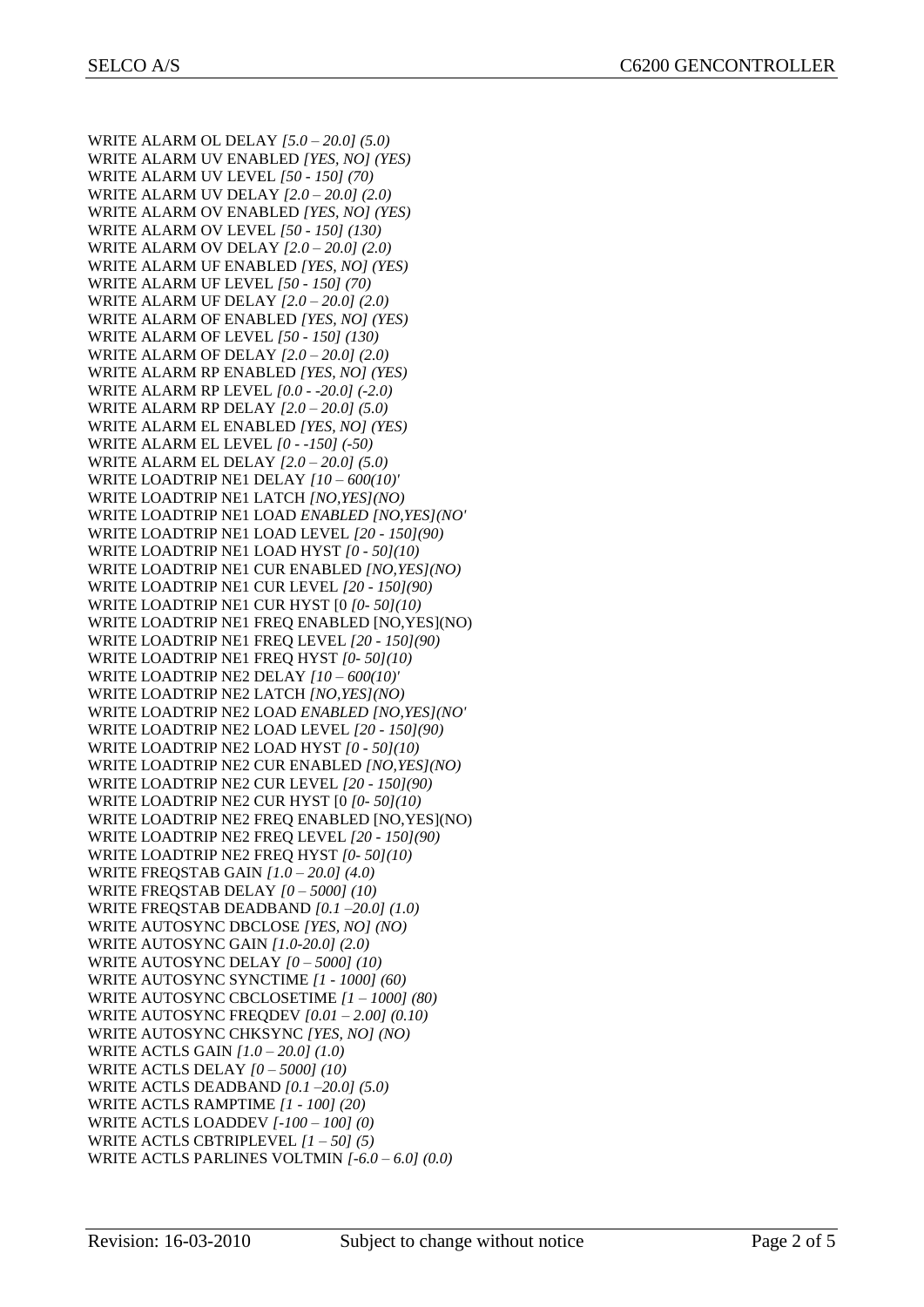WRITE ACTLS PARLINES VOLTMAX *[-6.0 – 6.0] (6.0)* WRITE VOLTMATCH GAIN *[1.0 – 20.0] (1.0)* WRITE VOLTMATCH DELAY *[0 – 5000] (10)* WRITE VOLTMATCH DEADBAND *[0.1 –20.0] (1.0)* WRITE REACTLS GAIN *[1.0 – 20.0] (1.0)* WRITE REACTLS DELAY *[0 – 5000] (10)* WRITE REACTLS DEADBAND *[0.1 –20.0] (5.0)* WRITE REACTLS RAMPTIME *[1 - 100] (20)* WRITE REACTLS LOADDEV *[-100 – 100] (0)* WRITE REACTLS CBTRIPLEVEL *[1 – 50] (5)* WRITE REACTLS PARLINES VOLTMIN *[-6.0 – 6.0] (0.0)* WRITE REACTLS PARLINES VOLTMAX *[-6.0 – 6.0] (6.0)* WRITE IMPORTEXPORT SCHEME *[DISABLED, FIXEDIMPORT, PEAKIMPORT, FIXEDEXPORT, EXCESSEXPORT] (DISABLED)* WRITE IMPORTEXPORT VALUE *[1 – 100] (25)* WRITE IMPORTEXPORT PFLEVEL *[0.00 – 1.00] (0.80)* WRITE LOADSTARTSTOP ENABLED *[YES, NO] (NO)* WRITE LOADSTARTSTOP STARTLEVEL *[20 – 120] (80)* WRITE LOADSTARTSTOP STARTDELAY *[2 – 32000] (10)* WRITE LOADSTARTSTOP STOPLEVEL *[20 – 120] (60)* WRITE LOADSTARTSTOP STOPDELAY *[2 – 32000] (10)* WRITE LOADSTARTSTOP SEQ *[LINEAR, CYCLIC, DUTYHOUR] (LINEAR)* WRITE LOADSTARTSTOP COOLDOWN *[0 – 10000] (5)* WRITE LOADSTARTSTOP STARTSIGNAL *[PULS, CONST] (PULS)* WRITE LOADSTARTSTOP STARTTIMEOUT *[0 – 10000] (5)* WRITE LOADSTARTSTOP LC1 *[0 – 32000](0)* WRITE LOADSTARTSTOP LC2 [*0 – 32000](0)* WRITE RELAYS ALARMFUNC *[SYS, SYSPROT] (SYS)* WRITE RELAYS PROTTRIP CONTACT *[ND, NE] (ND)* WRITE RELAYS UNLOADTRIPRELAY CONTACT *[ND, NE] (ND)* WRITE IOFUNC SPEEDINC *[OFF, INx - OFF, OUITx] (OFF OFF)* WRITE IOFUNC SPEEDDEC *[OFF, INx - OFF, OUTx] (OFF OFF)* WRITE IOFUNC VOLTINC *[OFF, INx - OFF, OUTx] (OFF OFF)* WRITE IOFUNC VOLTDEC *[OFF, INx - OFF, OUTx] (OFF OFF)* WRITE IOFUNC GENSTARTIO *[OFF, INx - OFF, OUTx] (OFF OFF)* WRITE IOFUNC GENSTOPIO *[OFF, INx - OFF, OUTx] (OFF OFF)* WRITE IOFUNC SC *[OFF, OUTx - OFF, OUTx] (OFF OFF)* WRITE IOFUNC OC *[OFF, INx - OFF, OUTx – OFF, OUTx, ALARM] (OFF OFF OFF)* WRITE IOFUNC OL *[OFF, INx - OFF, OUTx – OFF, OUTx, ALARM] (OFF OFF OFF)* WRITE IOFUNC UV *[OFF, INx - OFF, OUTx – OFF, OUTx, ALARM] (OFF OFF OFF)* WRITE IOFUNC OV *[OFF, INx - OFF, OUTx – OFF, OUTx, ALARM] (OFF OFF OFF)* WRITE IOFUNC UF *[OFF, INx - OFF, OUTx – OFF, OUTx, ALARM] (OFF OFF OFF)* WRITE IOFUNC OF *[OFF, INx - OFF, OUTx – OFF, OUTx, ALARM] (OFF OFF OFF)* WRITE IOFUNC RP *[OFF, INx - OFF, OUTx – OFF, OUTx, ALARM] (OFF OFF OFF)* WRITE IOFUNC EL *[OFF, INx - OFF, OUTx – OFF, OUTx, ALARM] (OFF OFF OFF)* WRITE IOFUNC FD *[OFF, INx - OFF, OUTx] (OFF OFF)* WRITE IOFUNC VS *[OFF, INx - OFF, OUTx] (OFF OFF)* WRITE IOFUNC NE1 *[OFF, OUTx] (OFF)* WRITE IOFUNC NE2 *[OFF, OUTx] (OFF)* WRITE IOFUNC EXTTRIP *[OFF, INx - OFF, OUTx] (OFF OFF)* WRITE IOFUNC LOADSTARTSTOPENABLE *[OFF, INx] (OFF)* WRITE IOFUNC 1STANDBYINDICATION *[OFF, OUTx] (OFF)* WRITE IOFUNC LIGHTLOADCANCEL *[OFF, INx] (OFF)* WRITE IOFUNC LIGHTLOADINDICATION *[OFF, OUTx] (OFF)* WRITE IOFUNC HIGHLOADINDICATION *[OFF, OUTx] (OFF)* WRITE IOFUNC LOWCAPACITY *[OFF, OUTx] (OFF)* WRITE IOFUNC CAT2ALARM *[OFF, INx - OFF, OUTx] (OFF OFF)* WRITE IOFUNC LC1 *[OFF, INx - OFF, OUTx] (OFF OFF)*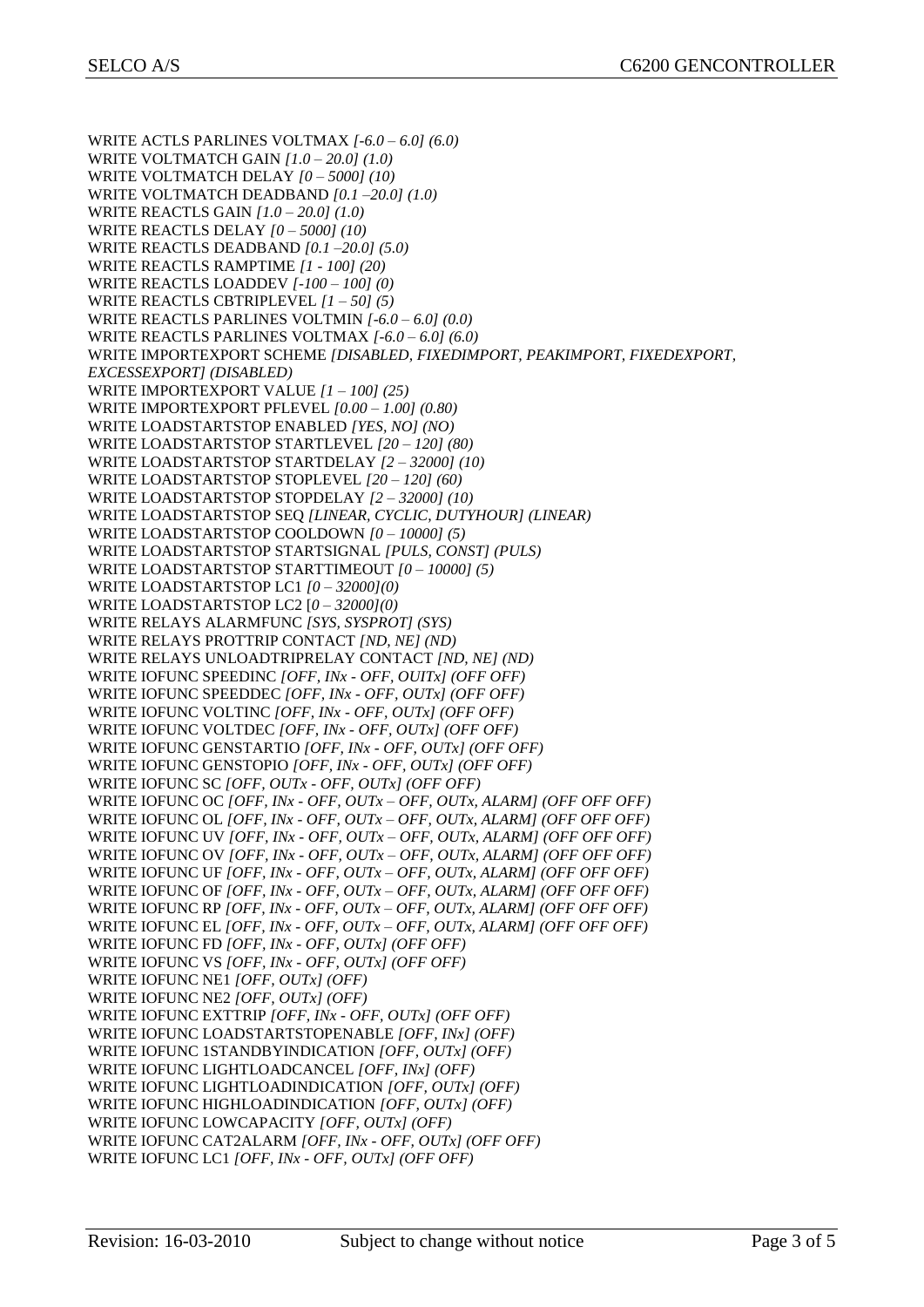WRITE IOFUNC LC2 *[OFF, INx - OFF, OUTx] (OFF OFF)* WRITE IOFUNC VOLTFREQOK *[OFF, OUTx] (OFF)* WRITE IOFUNC FIXEDIMP *[OFF, INx] (OFF)* WRITE IOFUNC PEAKIMP *[OFF, INx] (OFF)* WRITE IOFUNC FIXEDEXP *[OFF, INx] (OFF)* WRITE IOFUNC EXCESSEXP *[OFF, INx] (OFF)* WRITE IOFUNC FVDISABLE *[OFF, OUTx] (OFF)* WRITE IOFUNC CBBLOCK *[OFF, INx] (OFF)* WRITE IOFUNC TOTALSTOP *[OFF, INx] (OFF)* WRITE IOFUNC ENGINEERROR *[OFF, INx - OFF, OUTx] (OFF OFF)* WRITE IOFUNC UNLOADSTOP *[YES, NO] (NO)* WRITE IOFUNC FREQSTAB *[OFF, INx - OFF, OUTx – OFF, OUTx, ALARM] (OFF OFF OFF)* WRITE IOFUNC SYNC *[OFF, INx - OFF, OUTx – OFF, OUTx, ALARM] (OFF OFF OFF)* WRITE IOFUNC ACTRAMPUP *[OFF, INx - OFF, OUTx – OFF, OUTx, ALARM] (OFF OFF OFF)* WRITE IOFUNC ACTLS *[OFF, INx - OFF, OUTx – OFF, OUTx, ALARM] (OFF OFF OFF)* WRITE IOFUNC VOLTSTAB *[OFF, INx - OFF, OUTx – OFF, OUTx, ALARM] (OFF OFF OFF)* WRITE IOFUNC VOLTMATCH *[OFF, INx - OFF, OUTx – OFF, OUTx, ALARM] (OFF OFF OFF)* WRITE IOFUNC REACTRAMPUP *[OFF, INx - OFF, OUTx – OFF, OUTx, ALARM] (OFF OFF OFF)* WRITE IOFUNC REACTLS *[OFF, INx - OFF, OUTx – OFF, OUTx, ALARM] (OFF OFF OFF)* WRITE ANAOUT OUT1 SRC *[BUSU12, GENU12, I3, P, Q, PF, VA, F] (BUS12)* WRITE ANAOUT OUT1 SRCMIN *[-1000.0 – 1000.0] (0.0)* WRITE ANAOUT OUT1 SRCMAX *[-1000.0 – 1000.0] (100.0)* WRITE ANAOUT OUT1 VOLTMIN *[0.000 – 10.000] (0.000)* WRITE ANAOUT OUT1 VOLTMAX *[0.000 – 10.000] (10.000)* WRITE ANAOUT OUT2 SRC *[BUSU12, GENU12, I3, P, Q, PF, VA, F] (GEN12)* WRITE ANAOUT OUT2 SRCMIN *[-1000.0 – 1000.0] (0.0)* WRITE ANAOUT OUT2 SRCMAX *[-1000.0 – 1000.0] (100.0)* WRITE ANAOUT OUT2 VOLTMIN *[0.000 – 10.000] (0.000)* WRITE ANAOUT OUT2 VOLTMAX *[0.000 – 10.000] (10.000)* WRITE SYS SPEEDCTRL ENABLED *[YES, NO] (YES)* WRITE SYS SPEEDCTRL ANAOUT SIGNAL *[VOLT, CUR, PWM] (VOLT)* WRITE SYS SPEEDCTRL MINPULSE *[10 – 10000] (250)* WRITE SYS SPEEDCTRL ANAOUT VOLTMIN *[-10.000 – 10.000] (10.000)* WRITE SYS SPEEDCTRL ANAOUT VOLTMAX *[-10.000 – 10.000] (0.000)* WRITE SYS SPEEDCTRL ANAOUT CURMIN *[0.000 – 21.000] (4.000)* WRITE SYS SPEEDCTRL ANAOUT CURMAX *[0.000 – 21.000] (20.000)* WRITE SYS SPEEDCTRL PWMOUT FREQ *[100 – 32000] (500)* WRITE SYS VOLTCTRL ENABLED *[YES, NO] NO)* WRITE SYS VOLTCTRL ANAOUT SIGNAL *[VOLT, CUR, PWM] (VOLT)* WRITE SYS VOLTCTRL MINPULSE *[10 – 10000] (250)* WRITE SYS VOLTCTRL ANAOUT VOLTMIN *[-10.000 – 10.000] (-5.000)* WRITE SYS VOLTCTRL ANAOUT VOLTMAX *[-10.000 – 10.000] (5.000)* WRITE SYS VOLTCTRL ANAOUT CURMIN *[0.000 – 21.000] (4.000)* WRITE SYS VOLTCTRL ANAOUT CURMAX *[0.000 – 21.000] (20.000)* WRITE SYS VOLTCTRL PWMOUT FREQ *[100 – 32000] (500)* WRITE SYS VOLTOKWDN *[0 –20] (10)* WRITE SYS FREQOKWDN *[0 –10.0] (10)* WRITE SYS STOPONFAULT *[YES, NO] (NO)* WRITE SYS POWERSOURCE *[AUXILIARY,SHAFT,GRID](AUXILIARY)* WRITE SYS NOMVOLT *[63.0 – 690.0] (400.0)* WRITE SYS PRIMVOLT *[63 – 32000] (400)* WRITE SYS GENMAXCUR *[0.5 – 30000] (60.6)* WRITE SYS CTPRIMCUR *[5.0 – 30000] (100.0)* WRITE SYS CTSECCUR *[1.0 – 5.0] (5.0)* WRITE SYS RATEDFREQ *[35.0 – 500.0] (50.0)* WRITE SYS POWERUPDELAY *[0-60] (0)* WRITE SYS SETUPDEFAULT *[YES, NO] (NO)* WRITE RS485 ADDRESS *[1 – 255] (1)*